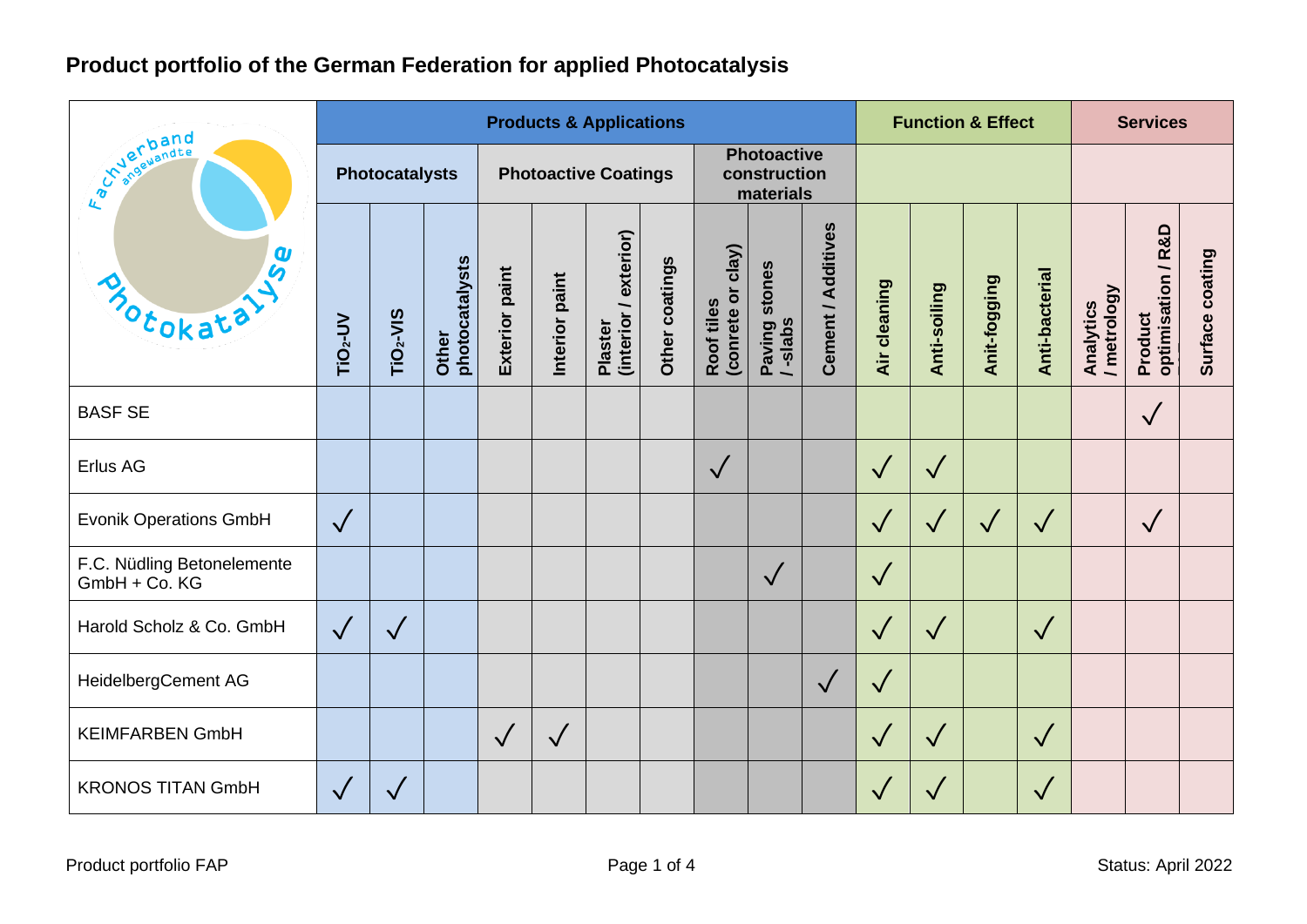# **Product portfolio of the German Federation for applied Photocatalysis**

| <b>Avanual Property</b><br>$\boldsymbol{a}$<br>Motokata | <b>Products &amp; Applications</b> |                       |                         |                             |                   |                                   |                |                                                 |                              |                       |              | <b>Function &amp; Effect</b> |              |                |                          | <b>Services</b>               |                           |  |
|---------------------------------------------------------|------------------------------------|-----------------------|-------------------------|-----------------------------|-------------------|-----------------------------------|----------------|-------------------------------------------------|------------------------------|-----------------------|--------------|------------------------------|--------------|----------------|--------------------------|-------------------------------|---------------------------|--|
|                                                         | <b>Photocatalysts</b>              |                       |                         | <b>Photoactive Coatings</b> |                   |                                   |                | <b>Photoactive</b><br>construction<br>materials |                              |                       |              |                              |              |                |                          |                               |                           |  |
|                                                         | TiO <sub>2</sub> -UV               | TiO <sub>2</sub> -VIS | photocatalysts<br>Other | <b>Exterior paint</b>       | paint<br>Interior | exterior)<br>(interior<br>Plaster | Other coatings | clay)<br>(conrete or<br>Roof tiles              | stones<br>Paving<br>/ -slabs | Additives<br>Cement / | Air cleaning | Anti-soiling                 | Anit-fogging | Anti-bacterial | / metrology<br>Analytics | optimisation / R&D<br>Product | coating<br><b>Surface</b> |  |
| n-tec GmbH                                              |                                    |                       | $\checkmark$            |                             |                   |                                   | $\sqrt{}$      |                                                 |                              |                       | $\sqrt{}$    | $\checkmark$                 |              | $\sqrt{}$      | $\checkmark$             | $\checkmark$                  |                           |  |
| <b>REMEI Blomberg</b><br>GmbH & Co. KG                  | $\sqrt{}$                          |                       | $\sqrt{}$               | $\sqrt{}$                   |                   |                                   | $\sqrt{}$      |                                                 |                              |                       | $\sqrt{}$    | $\sqrt{}$                    |              | $\sqrt{}$      | $\sqrt{}$                | $\checkmark$                  |                           |  |
| Saint-Gobain Weber GmbH                                 |                                    |                       |                         |                             |                   |                                   |                |                                                 |                              |                       |              |                              |              |                |                          | $\checkmark$                  |                           |  |
| Venator Germany GmbH                                    | $\sqrt{}$                          |                       | $\checkmark$            |                             |                   |                                   |                |                                                 |                              |                       | $\sqrt{}$    | $\sqrt{}$                    | $\sqrt{}$    | $\sqrt{}$      | $\sqrt{}$                | $\checkmark$                  |                           |  |
| <b>Venator Pigments</b><br>GmbH & Co. KG                | $\checkmark$                       |                       |                         |                             |                   |                                   |                |                                                 |                              |                       | $\bigvee$    | $\checkmark$                 |              | $\checkmark$   |                          | $\checkmark$                  |                           |  |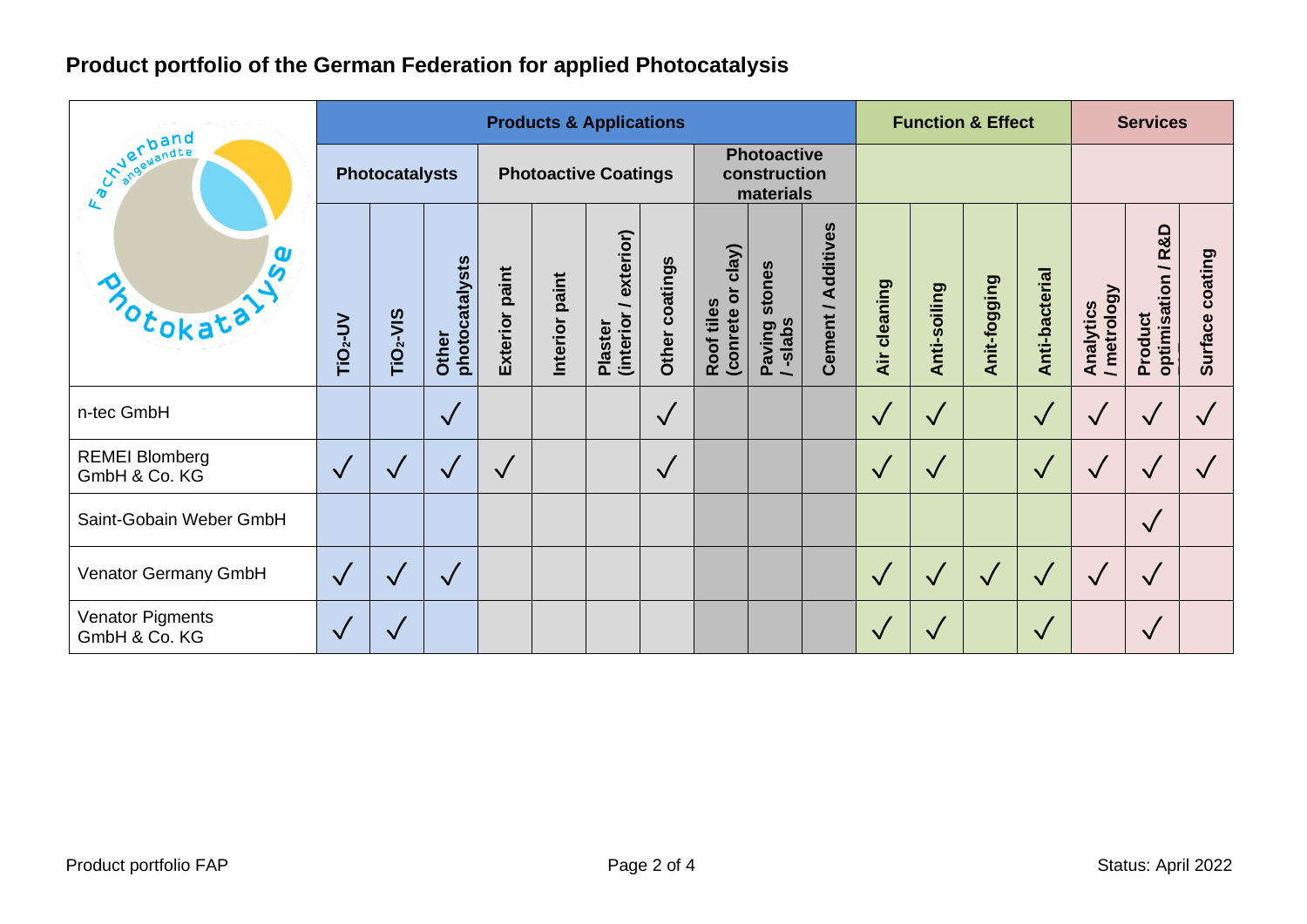

## **Members:**

## **BASF SE**

Carl Bosch Straße 38 67056 Ludwigshafen Tel.: (0621) 60-0 Fax: (0621) 60-42525 Internet: [www.basf.com](http://www.basf.com/)

## **Erlus AG**

Hauptstr. 106 84088 Neufahrn/NB Tel.: (08773) 18-0 Fax: (08773) 18-113 Internet: [www.erlus.com](http://www.erlus.com/) 

## **Evonik Operations GmbH**

Postfach 13 45 63403 Hanau Tel.: (06181) 59-0 Fax: (06181) 59-3030 Internet: [www.evonik.com](http://www.evonik.com/) 

## **F.C. Nüdling Betonelemente**

**GmbH + Co. KG**  Ruprechtstraße 24 36037 Fulda Tel.: (0661) 8387-0 Fax: (0661) 8387-274 Internet: [www.nuedling.de](http://www.nuedling.de/) 

## **Harold Scholz & Co. GmbH**

Ickerottweg 30 45665 Recklinghausen Tel.: (02361) 9888-0 Fax: (02361) 9888-833 Internet: [www.harold-scholz.de](http://www.harold-scholz.de/) 

## **HeidelbergCement AG**

Berliner Straße 6 69120 Heidelberg Tel.: (06221) 481-0 Fax: (06221) 481-13217 Internet: [www.heidelbergcement.de](http://www.heidelbergcement.de/)

#### **KEIMFARBEN GmbH**

Keimstr. 16 86420 Diedorf Tel.: (0821) 4802-0 Fax: (0821) 4802-210 Internet: [www.keimfarben.de](http://www.keimfarben.de/) 

## **KRONOS TITAN GmbH**

Peschstr. 5 51373 Leverkusen Tel.: (0214) 356-0 Fax: (0214) 42150 Internet: [www.kronosww.com](http://www.kronosww.com/)

## **n-tec GmbH**

Siemensstr. 13 84051 Altheim Tel.: (08703) 9897-64 Fax: (08703) 9897-65 Internet: [www.n-tec.de](http://www.n-tec.de/)

## **REMEI Blomberg**

**GmbH & Co. KG**  Industriestraße 19 32825 Blomberg Tel.: (05235) 963-0 Fax: (05235) 963-250 Internet: [www.remei.com](http://www.remei.com/) 

#### **Saint-Gobain Weber GmbH**

Schanzenstr. 84 40549 Düsseldorf Tel.: (07668) 711-0 Fax: (07668) 711-117 Internet: [www.sg-weber.de](http://www.sg-weber.de/) 

## **Venator Germany GmbH**

Dr.-Rudolf-Sachtleben-Str. 4 47198 Duisburg Tel.: (02066) 22-0 Fax: (02066) 22-2000 Internet: [www.venatorcorp.com](http://www.venatorcorp.com/)